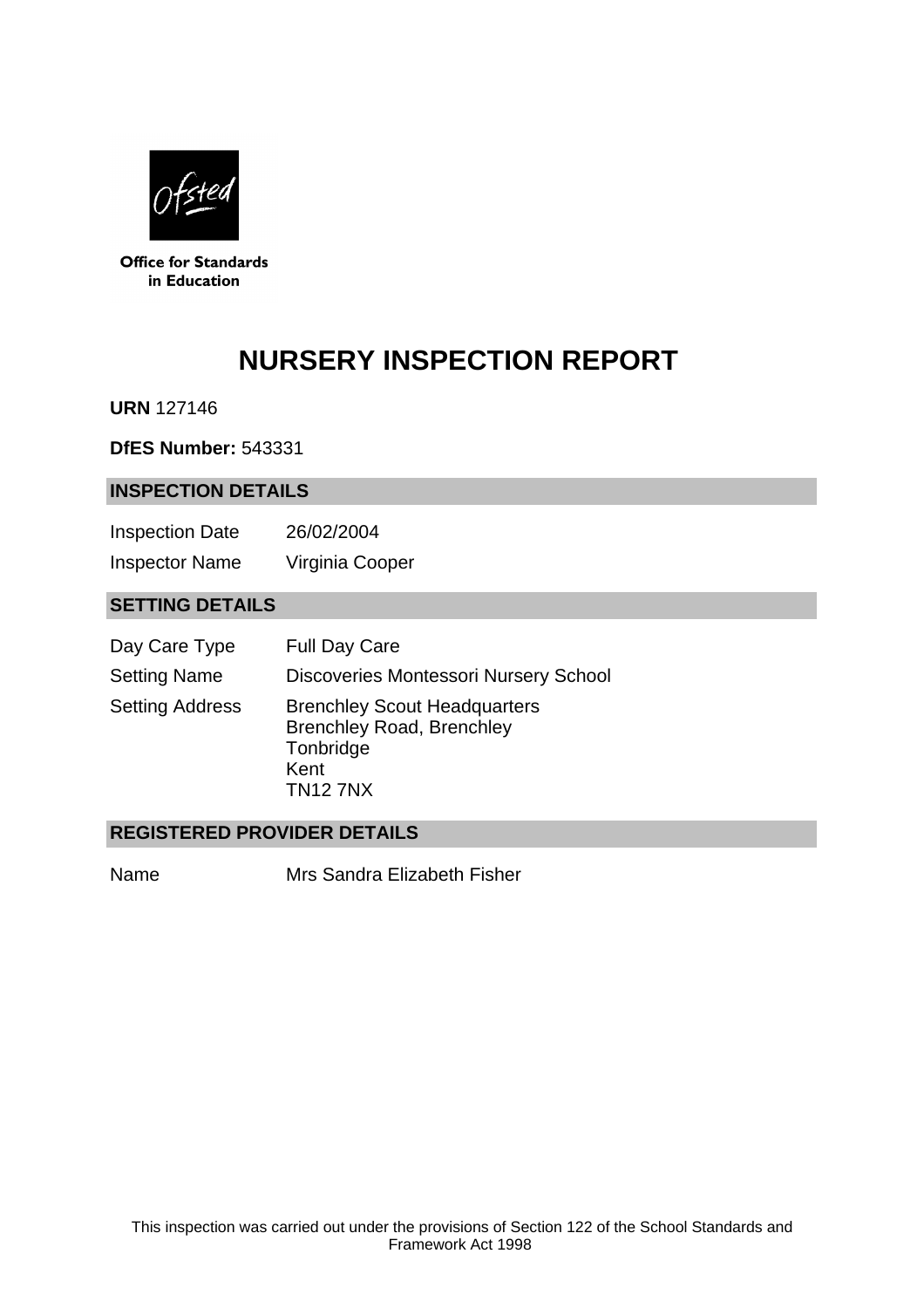## **ABOUT THE INSPECTION**

The purpose of this inspection is to assure government, parents and the public that the nursery education for funded three and four year old children is of an acceptable quality. Inspection of nursery education also identifies strengths and weaknesses so that providers can improve the quality of educational provision and help children to achieve the early learning goals (elgs) by the end of the Foundation Stage. This inspection report must be made available to all parents.

If the setting has been inspected previously, an action plan will have been drawn up to tackle issues identified. This inspection, therefore, must also assess what progress has been made in the implementation of this plan.

#### **Information about the setting**

Discoveries Montessori Nursery School opened in 1999.

The environment has been especially prepared to teach children using a wide range of Montessori materials and methods. Each week the children are visited by Music and French teachers.

It operates from one large room in a scout hut, located within the parish playing fields of Brenchley, in Kent. It serves local children from Pembury, Marden, Brenchley, Horsmonden and Paddock Wood.

There are currently 20 children from 2 to 5 years on roll. This includes seven funded three-year-olds and two funded four-year-olds. Children attend a variety of sessions. The setting is not currently supporting any children with special needs or who speak English as an additional language.

The group opens five days a week during school term times. Sessions are from 09:00 a.m. until 15:00 p.m. Mondays, Wednesdays and Thursdays and 09:00 a.m. until midday Tuesdays and Fridays.

Four staff work with children. Three hold an early years qualification to NVQ level 2 or 3. One member of staff is currently working towards a recognised early years qualification.

The setting has not recently received support from the Early Years Development and Childcare Partnership.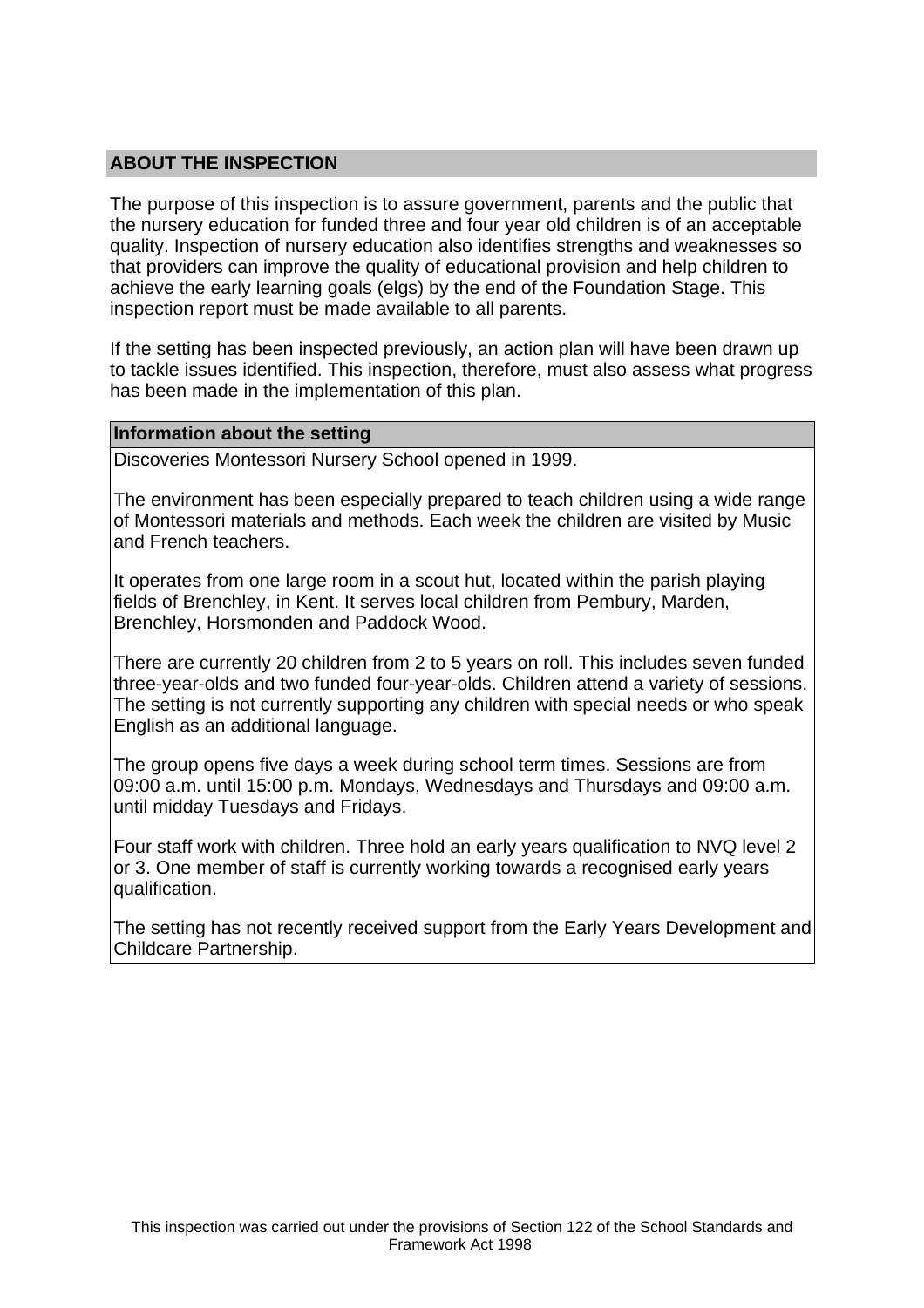## **INSPECTION OF THE NURSERY EDUCATION PROVISION FOR FUNDED THREE AND FOUR YEAR OLDS.**

## **How effective is the nursery education?**

Discoveries Montessori Nursery School provides a stimulating learning environment for the children, enabling them to make very good progress towards the early learning goals.

Quality of teaching is very good.The staff deliver the curriculum using Montessori teaching methods,they are familiar with the early learning goals and cross-reference the Montessori curriculum successfully with the curriculum guidance for the foundation stage. They seize opportunities throughout the session to progress children's learning with skilful questioning. Children are excited by what they are learning and can choose their activities from a wide selection. The activities aid their development in all six areas of learning. They are confident trying new skills and practicing familiar tasks. Staff are skilled at encouraging and giving help when necessary but standing back and allowing children to investigate and experiment when appropriate. The staff plan interesting activities for the children and are aware of children's individual learning requirements. The children are confident and very sociable, they regularly hold interesting conversations with each other and the staff. Children do undertake some activities where they are able to choose all the resources they need but generally the staff provide the necessary materials and equipment for them.

The leadership is very good.Staff are all clear about their roles and responsibilities. Team work has been successfully fostered and the staff all support one another. The organisational plan, policies and procedures are clear and work well in practice.

The partnership with parents is very good. Parents are kept well informed about the provision and their child's development and progress. They receive a prospectus and there are regular newsletters and a parent notice board. Staff complete a detailed entry in a contact book for parents each day. Parents approach staff easily at the end of the session.

### **What is being done well?**

- The children are confident and regularly engage staff in conversation. They ask staff lots of questions and are keen to share their news and achievements with them.
- The children confidently approach new activities and enjoy practicing familiar tasks. The staff encourage them to experiment and try things for themselves, but give help when appropriate.
- The environment is stimulating and the children have access to lots of quality equipment.
- Parents are provided with lots of information about the provision and their child's development and achievements. Staff complete a detailed entry each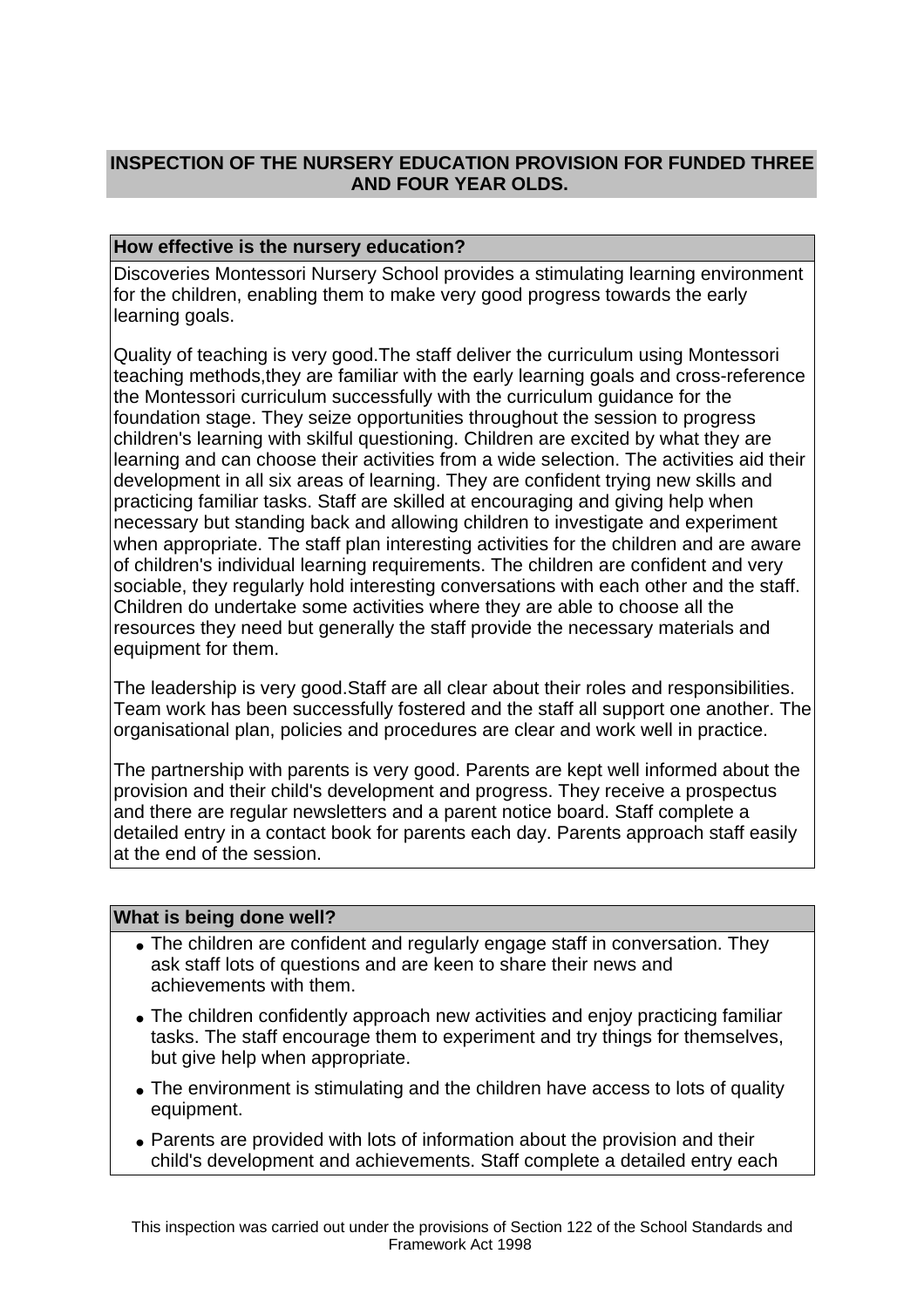day in a contact book for parents.

#### **What needs to be improved?**

- the number of opportunities for children to choose for themselves the resources they will need to complete a self-chosen project
- the number of opportunities for children to examine, as part of their cultural studies, the beliefs of others.

#### **What has improved since the last inspection?**

Parents are now given information about the educational programme provided for the funded children.

The planning and assessment records include all six areas of learning. The children now have more opportunities for role play experience and the children's physical development is well supported within the curriculum.

Staff regularly attend courses to update their skills.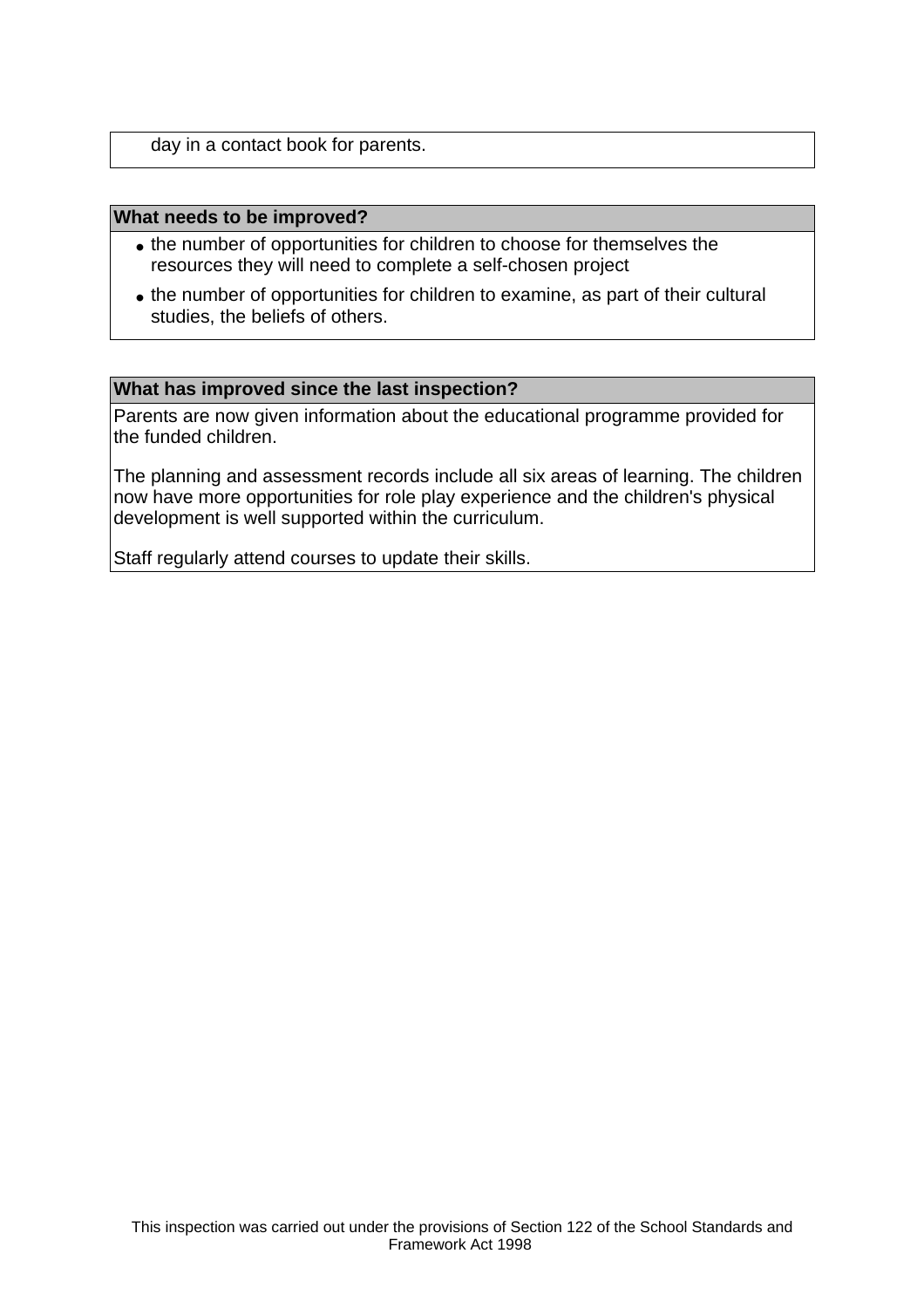# **SUMMARY OF JUDGEMENTS**

## **PERSONAL, SOCIAL AND EMOTIONAL DEVELOPMENT**

Judgement: Very Good

Children are absorbed in their activities. They are happy to work independently and co-operatively with their peers. They are very excited when the music man arrives, they are familiar with the routine and able to organise themselves. They sit and concentrate when appropriate and are able to listen attentively. Children are confident and keen to share their news and achievements with others. The children's behaviour is good; they know what is expected of them and why.

## **COMMUNICATION, LANGUAGE AND LITERACY**

Judgement: Very Good

Children initiate conversations with staff and each other. They can explain their ideas and make themselves understood about what they want to do. Most children recognise their name and they are becoming familiar with letter sounds. The book corner is inviting and comfortable, children are learning to use books for pleasure and information. Some children can write their name or some of the letters, there are opportunities provided to practice these skills whilst they play.

## **MATHEMATICAL DEVELOPMENT**

Judgement: Very Good

Most children count competently and they are given lots of opportunities to practice these skills. Mathematics is well supported, children are familiar with positional language and often estimate quantities. They are beginning to refer to two and three dimensional shapes by the correct mathematical names. The children are becoming spatially aware building with regular shaped, different sized blocks, experimenting as they build. Children regularly measure and make comparisons.

## **KNOWLEDGE AND UNDERSTANDING OF THE WORLD**

Judgement: Generally Good

Children experiment and investigate how things react in different circumstances. They discuss the past and future. They are introduced to different technology. Children learn about other countries, their people, terrain and animals. Their knowledge of other people's beliefs can be extended. Children learn about the properties of different materials and tools but the opportunities to practice choosing appropriate materials for themselves to complete a self chosen project are limited.

## **PHYSICAL DEVELOPMENT**

Judgement: Very Good

Children move confidently with control and understand how to move safely. Children are taught to be sensitive to others personal space. The children regularly play on the large climbing equipment outside. They are given lots of opportunity to practice fine motor skills and those skills that require good hand - eye co-ordination. Children are encouraged to understand what constitutes a healthy lifestyle. Children's personal care is good. Children use a variety of malleable materials.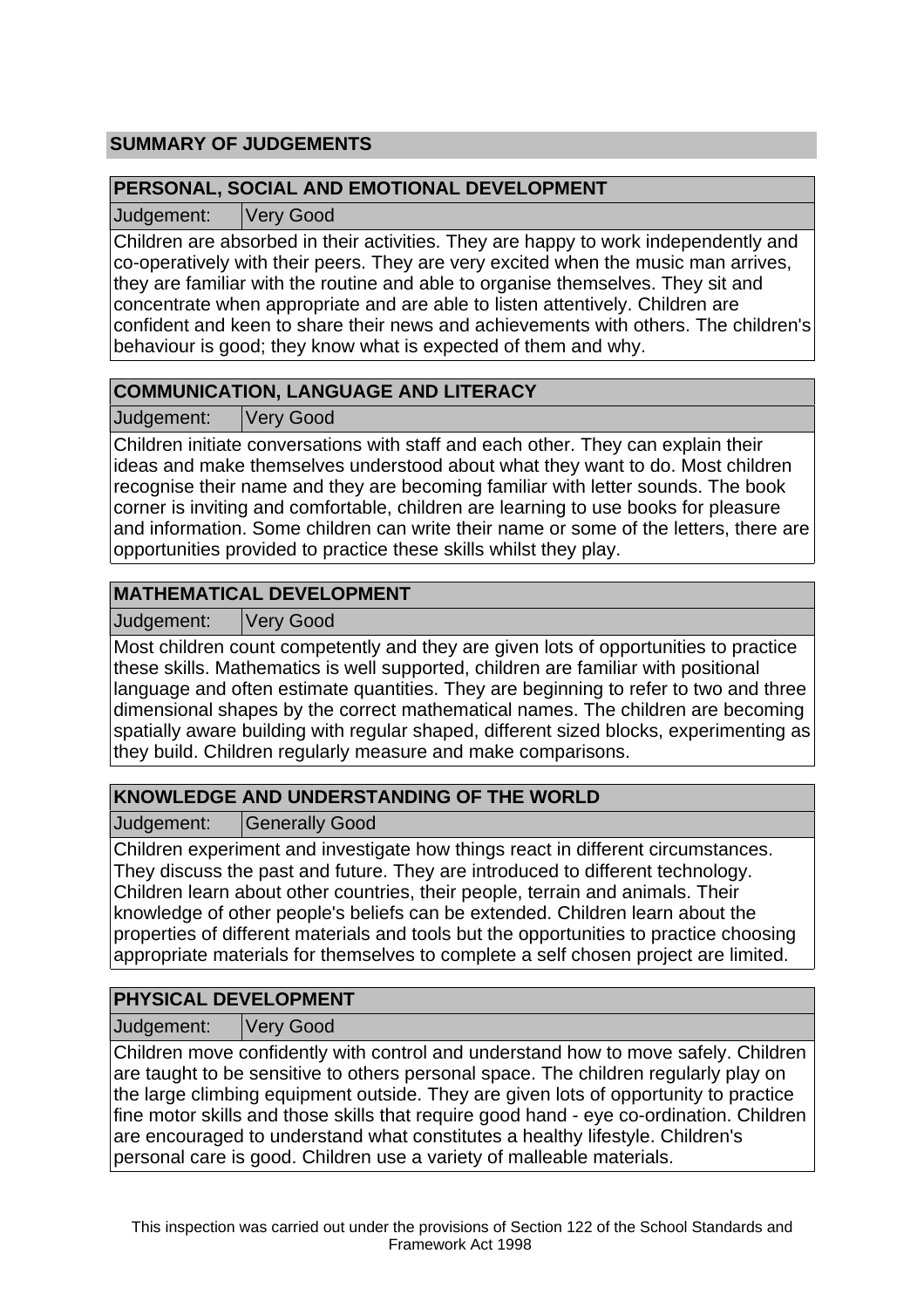## **CREATIVE DEVELOPMENT**

Judgement: Very Good

Children undertake a variety of art and craft activities using different materials and techniques. The children frequently explore colour, texture and pattern. Art and craft activities are often adult-led. The children have been introduced to a variety of different musical instruments and they enjoy making music exploring pitch, tone and rhythm. They are excited when the music teacher visits, he encourages them to use their imagination.

**Children's spiritual, moral, social, and cultural development is fostered appropriately.**